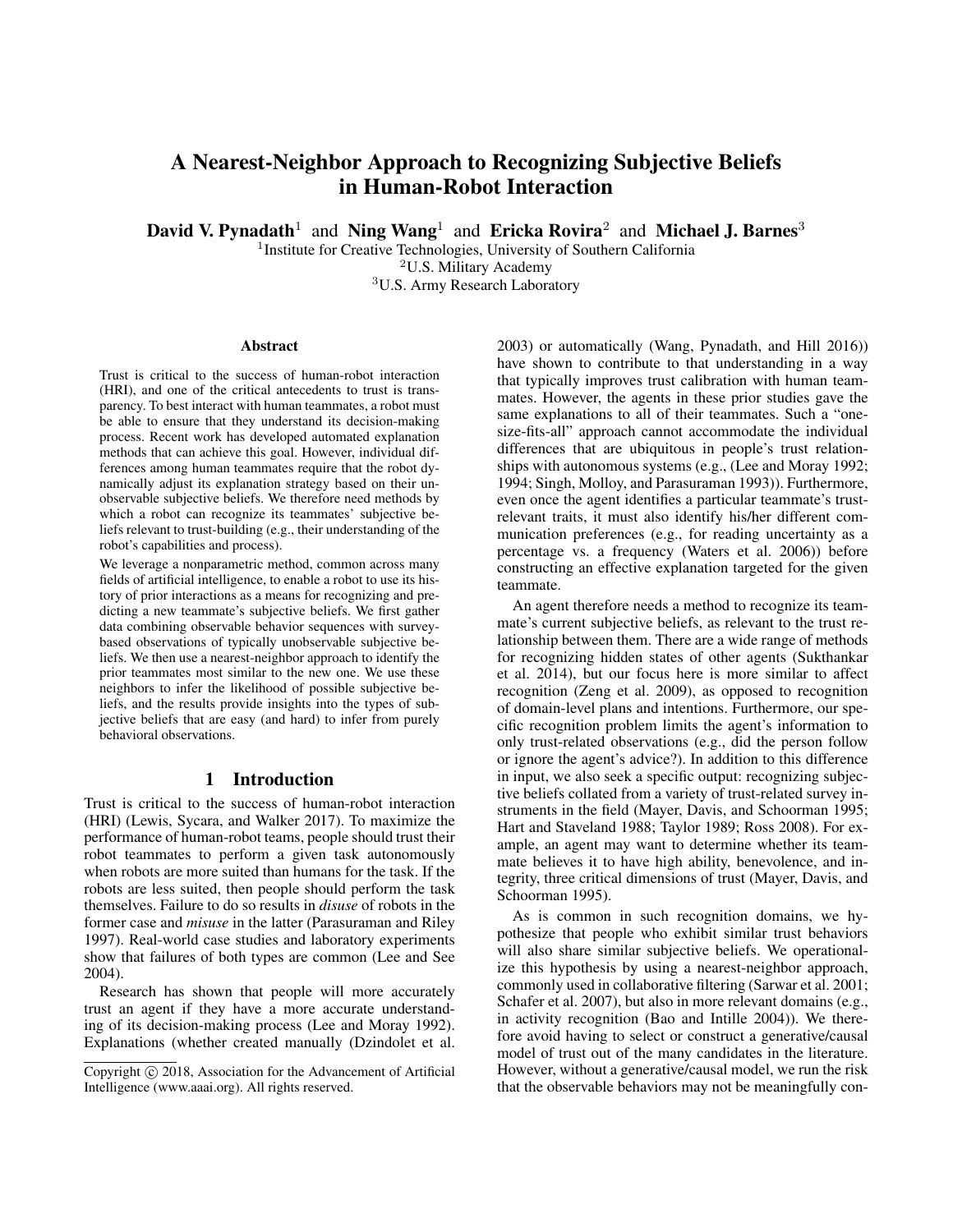nected to the trust-related subjective beliefs that we seek to recognize. We must first quantify the degree to which different subjective beliefs can be inferred from observable data (if at all), before we can consider more accurate methods for recognition.

We perform this quantification using data gathered in a human-subject study combining direct observation of human behavior with intermittent surveys of typically unobservable subjective beliefs. We then use this data set as our recognition model for inferring those beliefs (i.e., potential answers to the survey instruments) from the observable behavioral sequences. By quantifying the accuracy of such inference, we gain useful insight into what aspects of human-agent trust are easier to infer from purely behavioral measures than others. Furthermore, by analyzing the data through a lens of individual behavior sequences, we can more easily identify the differences in the trust relationship across our human population.

## 2 Human-Robot Interaction Scenario

We illustrate our methodology in the context of an online HRI testbed (Wang, Pynadath, and Hill 2015). For the current study, we configured the testbed to implement a scenario in which a human teammate works with a different robot across eight reconnaissance missions (see Figure 1). Each mission requires the human teammate to search 15 buildings in a different town. The virtual robot serves as a scout, scans the buildings for potential danger, and relays its findings. The robot has an NBC (nuclear, biological, and chemical) weapon sensor, a camera that can detect armed gunmen, and a microphone that can identify suspicious conversations.

The human must choose between entering a building with or without protective gear. If there is danger inside the building, the human will be fatally injured if not wearing the protective gear. In such cases, our experiment imposes a 3 minute time penalty, in lieu of actually killing the participants. If the human teammate fails to enter all 15 buildings within 10 minutes, the mission is a failure. Four buildings in each mission contain threats (a different four in each mission sequence), so entering all of them without protective gear almost guarantees mission failure. On the other hand, it takes time to put on and take off protective gear (20 seconds each). Therefore, putting on the protective gear for all 15 buildings also leads to mission failure. So the human is incentivized to consider the robot's findings to make a more informed decision as to wearing or not wearing the protective gear.

#### 2.1 Robot Variations

The virtual robot chooses a recommendation as to whether its teammate should or should not put on protective gear by following a policy generated from a Partially Observable Markov Decision Process (POMDP) (Kaelbling, Littman, and Cassandra  $1998$ <sup>1</sup>. The participant needs to decide only whether to follow or ignore the robot's findings (safe/dangerous), before pressing a button to enter/exit the room. In the testbed implementation for the current study, the participant works with a different robot for each mission. Each of the eight robot represents a different combination along the following three binary dimensions:

- Explanation: Half of the robots provide an assessment of a building's safety as being safe or dangerous, with no additional information (e.g., "I have finished surveying the doctor's office. I think the place is safe."). The other half of the robots augment their decisions with additional information that should help its teammate better understand its ability (e.g., decision-making), one of the key dimensions of trust (Mayer, Davis, and Schoorman 1995). These robots give a *confidence-level* explanation that augments the decision message with additional information about the robot's uncertainty in its decision. One example of a confidence-level explanation would be: "I have finished surveying the Cafe. I think the place is dangerous. I am 86% confident about this assessment." The robot uses its current probabilistic belief state (derived from its POMDP model of the world) to fill in the percentage confidence.
- Acknowledgment: Half of the robots send an additional message every time they make an assessment that turned out to be incorrect; the other half do not send any such message. In each mission, the team searches 15 buildings, and the robot makes an incorrect assessment of three of them. An example of the robot's acknowledgement would be "It seems that my assessment of the informant's house was incorrect. I will update my algorithms when we return to base after the mission." This acknowledgment is inspired by a prior investigation in organizational trust that found that an acknowledgement of a mistake, paired with a promise to improve, would improve trust under certain conditions (Schweitzer, Hershey, and Bradlow 2006). One can view this action as an attempt by the robot at trust *repair*, which plays a critical role in maintaining long-term organizational trust (Lewicki 2006).
- Embodiment: Half of the robots look like a robotic dog, with ears, nose and highlighted eyes, suggesting possibly embedded sound, NBC, and vision sensors. The other half look like a stereotypical "robot-looking" robot (depicted in Figure 1). This variation is motivated by studies showing that dog-like robots are treated differently than those with a more traditionally robotic appearance (Kerepesi et al. 2006; Melson et al. 2009).

# 2.2 Participants

The domain of the testbed scenario is relevant to the military, so we recruited 73 participants from a higher-education military school in the United States. Participants were awarded extra course credit for their participation. 61 participants finished all eight missions and completed a post-mission survey after each. However, when possible, we also include the data from any completed individual mission that also has a corresponding filled-out post-mission survey, even if the participant did not complete all eight missions.

<sup>&</sup>lt;sup>1</sup>The details of the robot's POMDP model are described in a prior publication (Wang, Pynadath, and Hill 2016)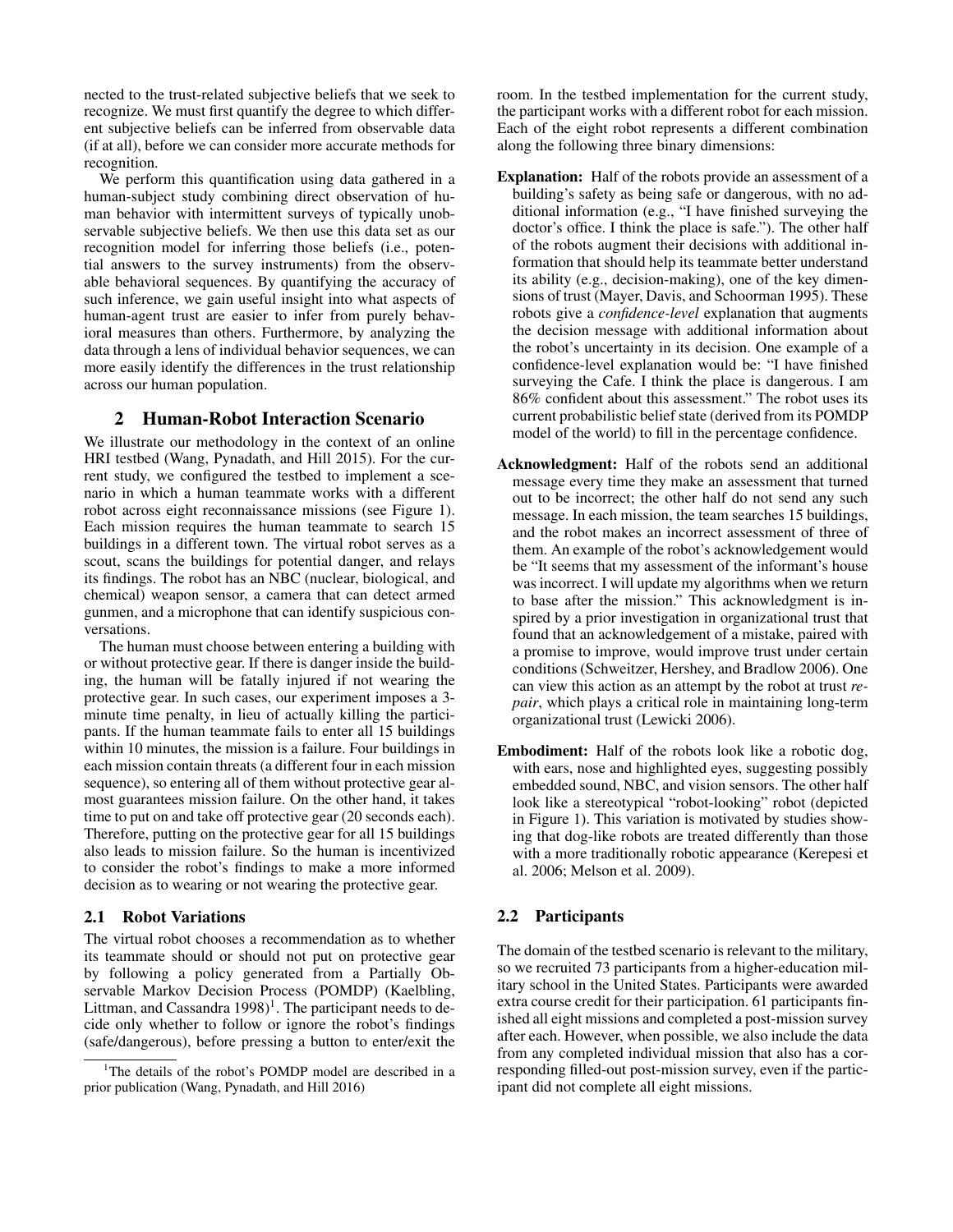#### **Mission 1 of 8**

Mission time: **Start** 

Lives lost:

Time Penalty:  $0:00:00$ 



Robot: Welcome to Market City. I am your robot teammate for this mission. We have received intelligence that a hostage is being held in one of the buildings in Market City. Our mission is to gather intelligence on Market City, including the whereabouts of the hostage. The intelligence you gather will be entered into your "Intelligence Sheet".

As your teammate, I will survey each building for potential threats in advance, and send you messages about my findings. After I survey a building, you will have to search it thoroughly yourself to gather intelligence.

You may encounter threats during your mission. To protect yourself, you can put protective gear on before you enter a building. It takes 20 seconds to put protective gear on and another 20 seconds to take it back off. But if you're not wearing protective gear when you encounter a threat, you will lose a life. For each life lost, 3 minutes will be added to the mission completion time at the end of the mission.

If the mission completion time is longer than 10 minutes, it will be considered mission failure.

Let's get started! First things first, I will check out the Warehouse.

**Start mission** 

Figure 1: HRI testbed with HTML front-end.

# 2.3 Data Gathered

Our agent's aim is to recognize its teammate's relevant subjective beliefs, which we capture via self-report in our postmission survey (filled out by each participant after each of the eight missions). This survey includes items to measure the participants' trust in and understanding of the robots' decision-making processes. We modified items on interpersonal trust to measure subjective belief in the robot's ability, benevolence, and integrity (Mayer, Davis, and Schoorman 1995). We also included the NASA Task Load Index (Hart and Staveland 1988), Situation Awareness Rating Scale (Taylor 1989), and a measure of trust in oneself and teammates (Ross 2008). In all, the survey contained 43 different subjective belief items, all with responses along a numeric scale (1–7), that we used as the recognition output in this investigation.

We also collected logs of the participants' behavior in the system, allowing us to extract the decision sequence of each participant as the agent's recognition input. We seek to quantify the degree to which these observable behaviors can be used by an agent to infer the unobservable subjective beliefs, as represented by the survey questions. While surveys render beliefs observable (subject to the vagaries of self-report), the robot cannot ask its teammates 43 questions before and after each of the 15 buildings for all eight missions. We instead want to understand whether and how well the robot can infer a person's response to such potential questioning based on the behavior it can already unobtrusively observe.

### 3 Behavioral Sequences

The order in which each of the eight robots was teamed with the participants was randomized, but (importantly for this investigation) each participant searched the eight towns in the same order. Every human-robot team visited the buildings of a given town in the same order as well. The presence of threats in each building was also identical for every participant. All of the robots had a faulty camera that failed to identify armed gunmen, but their NBC sensors and microphones

were perfectly accurate. As a result, the sensor readings received by all of the robots and their eventual recommendations (but not the framing of that recommendation) were also identical for a given building. In particular, the robot makes an incorrect assessment of the danger level for 3 out of 15 buildings in each town. For example, the first two rows of Table 1 list the threats (NBC or armed gunman or blank if neither) that exist in each of the buildings in Mission 2. The third row lists the robot's assessment as to whether the building is safe or not. The fourth row lists the robot's confidence in that assessment, which it communicates to those participants receiving the *confidence-level* explanation.

Therefore, we can make meaningful comparisons of the sequence of participant behaviors—15 decisions to follow or ignore the robot's recommendation—across different participants in each of the eight missions, even though they may be interacting with different robots. For example, Table 1's first two rows show that Building 6 of Mission 2 is always a false negative by the robot, regardless of explanation, acknowledgment, or embodiment. We can then reliably judge each participant's sixth decision to follow or ignore the robot as a bad or good decision, respectively. Similarly, we can examine each participant's *seventh* decision to potentially see whether the robot's error in the previous building has led to persistent trust loss.

We exploit this property of the domain to describe the participants' behavior in a mission as simply the sequence of their follow/ignore decisions. The 15 buildings in each mission lead to a behavioral sequence of 15 decisions. The bottom four rows of Table 1 show the four most common behavioral sequences exhibited in Mission 2, which we have manually labeled as follows:

Compliant: The most common sequence in Mission 2 is one that is fully "Compliant" (i.e., 15 "follow" decisions). Such a decision sequence will cause the participant to die three times per mission (Buildings 6, 8, and 15 in Mission 2).

Correct: More successful is the second-most common se-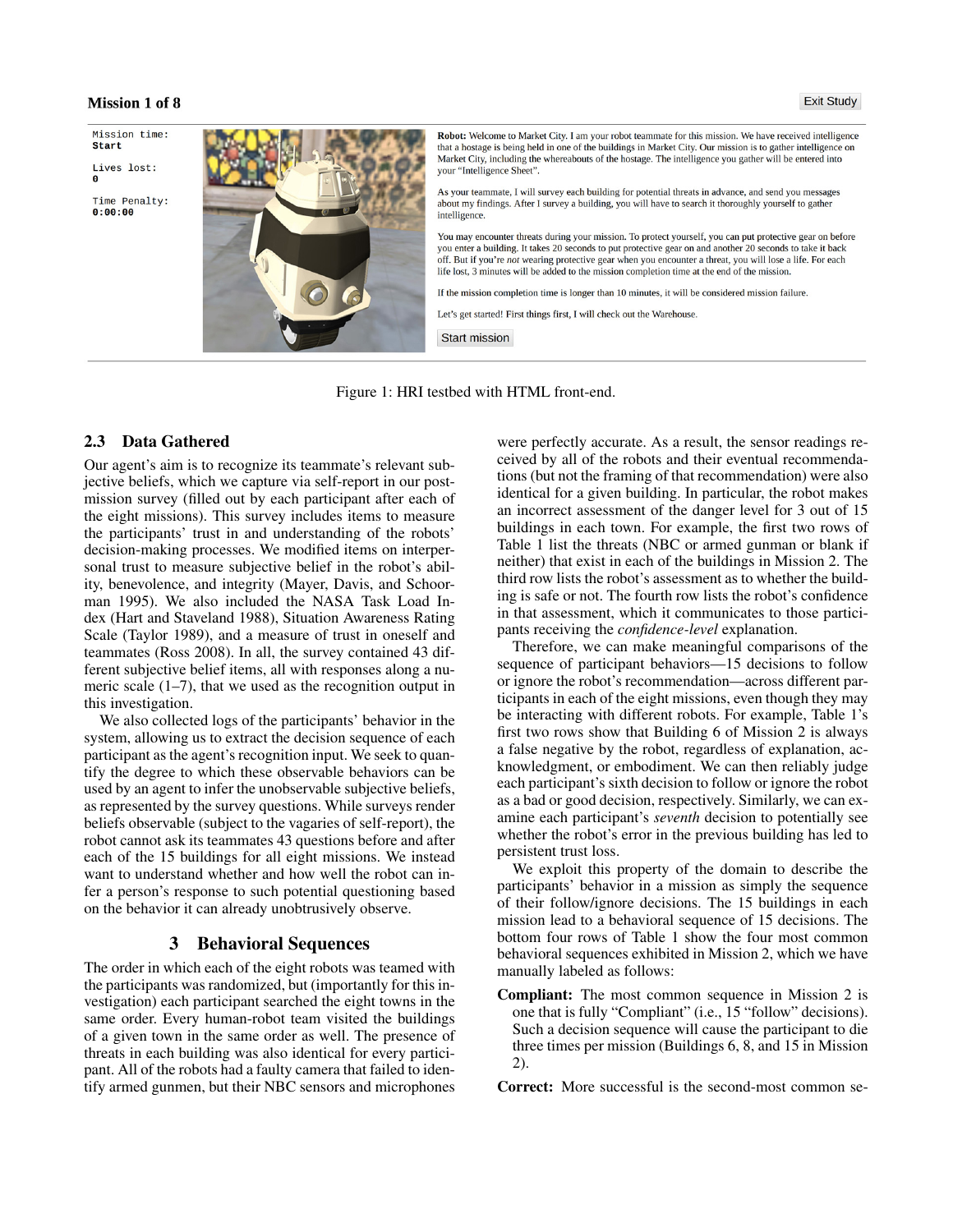| Building             |      | $\sim$     |      |      |      | h    |      | δ    | a    | 10   | 11   | 12   | 13   | 14   | 15   |
|----------------------|------|------------|------|------|------|------|------|------|------|------|------|------|------|------|------|
| Threat               |      | <b>NBC</b> |      |      |      | Gun  |      | Gun  |      |      |      |      |      |      | Gun  |
| Robot                | Safe | Unsafe     | Safe | Safe | Safe | Safe | Safe | Safe | Safe | Safe | Safe | Safe | Safe | Safe | Safe |
| Confidence           | 97%  | 86%        | 96%  | 97%  | 96%  | 63%  | 96%  | 63%  | 97%  | 96%  | 97%  | 97%  | 97%  | 97%  | 63%  |
| Compliant (11)       | E    | Е          | Е    | E    | E    | E    | Е    | E.   | Е    | E    | E    | Е    | E.   | E    | E    |
| Correct $(8)$        | Ħ    | F          | Е    | E    | F    |      | Е    |      | Е    | E    | Е    | F    | F    | F    |      |
| Follow confident (6) | E    |            | E.   | E    | F    |      | Е    |      | Е    | F    | Е    | F    | F    | F    |      |
| Never protect $(5)$  | E    |            | Е    | Е    | E    | F    | E    | E    | E    | Е    | Е    | Е    | E    | E    | E    |

Table 1: Mission 2 ground truth, robot recommendation, and the most common follow (F) and ignore (I) behaviors (number of matching participants in parentheses)

quence, where the participants do not die at all. These participants correctly ignore the robot's false negatives in Buildings 6, 8, and 15. In general, participants following this optimal strategy ignore the robot if and only if (iff) the robot's confidence is less than 80%.

- Follow confident: In the third-most common sequence, the participants seem to ignore the robot whenever its confidence is less than 90%. In other words, they use too high of a confidence threshold for trusting the robot, compared to the "Correct" sequence. These participants will correctly ignore the robot's false negatives, too, but they will also incorrectly ignore the robot's true positives (e.g. in Room 2).
- Never protect: Finally, participants following the fourthmost common sequence never choose to put on protective gear, treating the building as safe regardless of the robot's assessment. These participants fare the worst, as they suffer the deaths from both the "Compliant" sequence (by following the robot's false negatives) and the "Follow confident" sequence (by not following the robot's true positives).

The specific sequences of "follow" and "ignore" decisions that qualify as the "Correct", "Follow confident", and "Never protect" sequences change from mission to mission, depending on the location of threats within the building sequence.

#### 3.1 Behavioral Distance

The hypothesis underlying our approach is that people who have exhibited similar outward behaviors will also have similar subjective beliefs. To operationalize this hypothesis, we first need a definition of similarity. Given that our behavioral sequences all have the same length, the *Hamming distance* between them makes a natural metric of similarity. In other words, we simply count the number of positions at which two behavioral sequences differ. Smaller counts mean fewer differences, which mean more similarity between the two behaviors. For example, the "Compliant" behavior from Table 1 would have a Hamming distance of 3 from the "Correct" behavior (e.g., differing in only Buildings 6, 8, and 15, the robot's false-negative recommendations). Using this metric, the "Follow confident" behavior is closer to "Correct" than "Compliant", while the "Never protect" behavior is the opposite.

Given the binary nature of our decisions, there are  $2^{15}$  = 32, 768 possible behaviors. However, people are likely to cluster around a much smaller subset of "reasonable" behaviors and ignore unreasonable ones (e.g., alternate following and ignoring the robot each building, or do the opposite of what the mostly reliable robot recommends for every building). Because the behavioral patterns are being thus generated by a somewhat rational process, we will most likely observe a smaller space of feasible patterns than we would in less-constrained pattern-recognition domains. We therefore gain computational efficiency from the nature of plan, activity, and intent recognition (Sukthankar et al. 2014), even though we do not explicitly model plans, activities, or intentions within our purely behavioral sequences.

Having translated our data set into a space of behavioral comparison points, we can then apply a nearest-neighbor approach to find the participants most similar to the one whose subjective beliefs we are currently trying to recognize. If there are multiple participants whose behavior is at the same minimal Hamming distance from our target behavior, we do not break the tie. Instead, we generate a distribution from the frequency count across the tied participants. For example, the "Compliant" behavior will be the nearest neighbor for any new participant who is always following as well.

#### 3.2 Behavioral Overlap

We first examine the commonality of behavioral sequences, broken down by mission. Because each mission presents a different sequence of threats, we cannot combine sequences across missions. Fortunately, there is significant commonality of behaviors within each mission, as illustrated in Table 2. The second column lists how many total participants completed each mission. The third column lists how many distinct behavioral sequences were exhibited by at least one participant ( $n \geq 1$ ). We filter out less common behaviors in the fourth and fifth columns, which list how many distinct behavioral sequences were exhibited by at least three  $(n \geq 3)$  and five  $(n \geq 5)$  participants, respectively.

Table 2 shows that behaviors are much more diverse in Mission 1, with very little overlap: only two behavioral sequences are performed by at least three different users each. The overlap increases on subsequent missions, most likely due to participants gaining a better understanding of the task (i.e., and thus behaving less randomly). In fact, the first mission is quite anomalous with respect to these behaviors. In the other seven missions, the behavior with the largest  $n$  is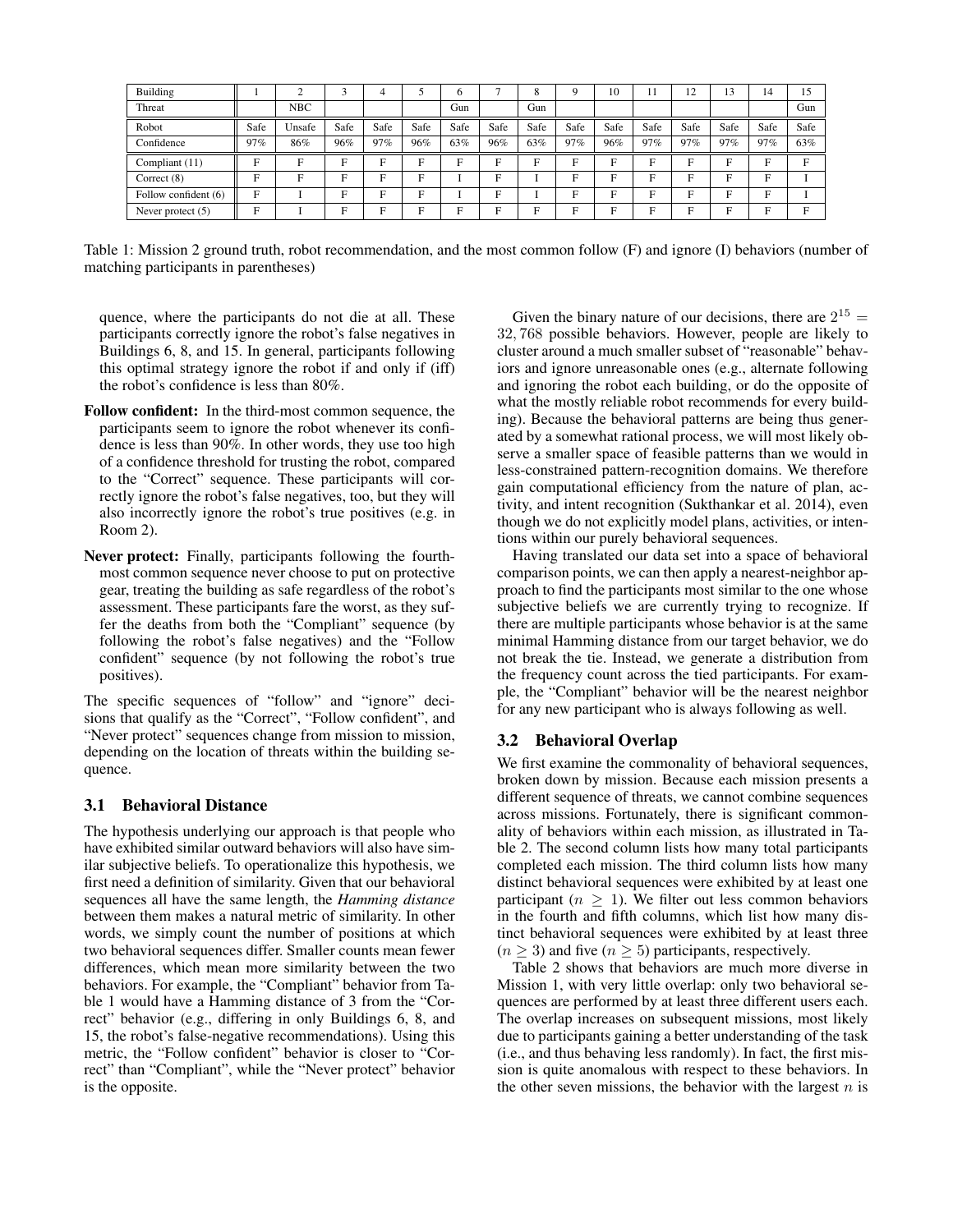| Mission | Total            | $n\geq 1$        | $n \geq 3$       | $n\geq 5$        |
|---------|------------------|------------------|------------------|------------------|
|         | <b>Behaviors</b> | <b>Behaviors</b> | <b>Behaviors</b> | <b>Behaviors</b> |
|         | 72               | 55               |                  |                  |
|         | 68               | 40               |                  |                  |
| 3       | 66               | 25               |                  |                  |
|         | 64               | 27               |                  | 3                |
|         | 63               | 24               |                  |                  |
|         | 62               | 17               |                  | 3                |
|         | 63               | 23               |                  | ٩                |
|         | 62               | 20               |                  |                  |

Table 2: Number of distinct behaviors per mission, across different frequency thresholds.

| <b>Mission</b> |           |         | Follow    | Never   |
|----------------|-----------|---------|-----------|---------|
|                | Compliant | Correct | Confident | Protect |
|                |           |         |           |         |
| 2              | 11        |         |           |         |
| 3              | 14        | 12      |           |         |
|                | 15        | 11      | 3         | 11      |
|                |           | 18      |           |         |
| 6              | 20        | 16      |           | 10      |
|                |           | 19      |           | 11      |
|                | 16        | 16      |           | 10      |

Table 3: Frequency of most common behaviors across all missions (highest count for each mission in bold).

the "Compliant" sequence. However, *no* participant chooses this behavioral sequence in Mission 1. It thus appears that Mission 1 stimulates more exploratory actions by the participants, leading to more diversity within their behaviors. It also implies an ordering effect that will skew an aggregation of results over all of the missions, but which we can still account for when examining individual behavioral sequences.

As it turns out, all of the  $n \geq 5$  behaviors in Table 2 are in our list of four identifiable sequences, as specified in Section 3. Table 3 shows the detailed breakdown of how many participants exhibit those four sequences across the eight missions. We see further evidence of the anomalous behavior during the first mission, where every single participant ignored the robot at least once (no "Compliant" participants) and chose to use protective gear at least once (no "Never protect" participants). There is also a general increasing trend in the number of "Correct" participants as the missions progress, another ordering effect (i.e., participants calibrate their threshold for the robot's confidence) that will interfere with an aggregate-level analysis of the data.

# 4 Recognizing Subjective Beliefs

The subjective beliefs we seek to recognize are exemplified by the questions asked in our post-mission survey. We must therefore predict a new participant's potential answer to such questions, based on his/her behavior as observed so far. We can use the behaviors and survey responses of the other participants to implement a 1-nearest-neighbor algorithm, as a simple collaborative-filtering approach to recognition.

#### 4.1 Predicting Self-Reported Beliefs

If we want to recognize, for example, whether a new participant believes that "The robot is capable of performing its tasks", we can construct a probability distribution over the responses of the other participants in the behavioral cluster containing the new participant. For example, consider a participant who exhibited the "Follow confident" behavior in Mission 2. This participant's nearest behavioral neighbors (by Hamming distance) would include the participants who also performed the "Follow confident" strategy or at least did so with little deviation. As we see from Table 3, there are five other such participants when  $n \geq 1$ . We would then extract the histogram of those participants' survey responses to "The robot is capable of performing its tasks." One participant in this group responded with a neutral 4, another with a more agreeing 5, and the other three with an even more positive 6 (on a 7-point Likert scale). The robot could use this frequency count to predict that this new participant will also agree with this statement, responding with a 6 with a 60% probability and with a 4 or 5 with a 20% probability each.

To evaluate the results, we iterate through each participant in our data set, treating the remaining participants as the robot's knowledge base. We construct three different versions of this knowledge base by changing our threshold for the frequency of our clusters, as illustrated in Table 2. A more inclusive knowledge base (lower  $n$  threshold) may capture more diverse behaviors, but runs the risk of being skewed by outliers. A less inclusive knowledge base (higher  $n$  threshold) will be more concentrated on "typical" behaviors and should thus generalize well, but it may miss out on rarer (but still relevant) behaviors.

As a baseline, we also generate predictions from a distribution of responses across all of the other participants in the knowledge base. This baseline thus constitutes a "typical" model that has been aggregated over all of the participants. It would therefore answer with the same belief state for every new participant, regardless of observed behavior. For example, using all of the participants' responses to the statement "The robot is capable of performing its tasks." yields a distribution of  $\langle .17, .06, .08, .15, .23, .23, .08 \rangle$  over the possible responses 1–7. One can see the clear difference between this distribution and the distribution specified above for the "Follow confident" cluster:  $\langle .00, .00, .00, .20, .20, .60, .00 \rangle$ . In particular, 17% of the total participants strongly disagreed that the robot was capable, while none of the participants who exhibited the "Follow confident" behavior disagreed at all.

We examine the predictions made using only the (behaviorally) nearest neighbors vs. using all of the participants. For each question in the survey, we count how many participants get a more accurate prediction (higher probability given for their actual response) using the former vs. the latter. Our example participant's actual response to the survey item was a 6, which was predicted with a 60% probability using just the cluster, but with only a 23% probability using the entire population. We can repeat this process for each of our participants to identify those for whom the cluster gives a more accurate prediction. The more participants for whom the cluster is more accurate, the more useful behavioral ob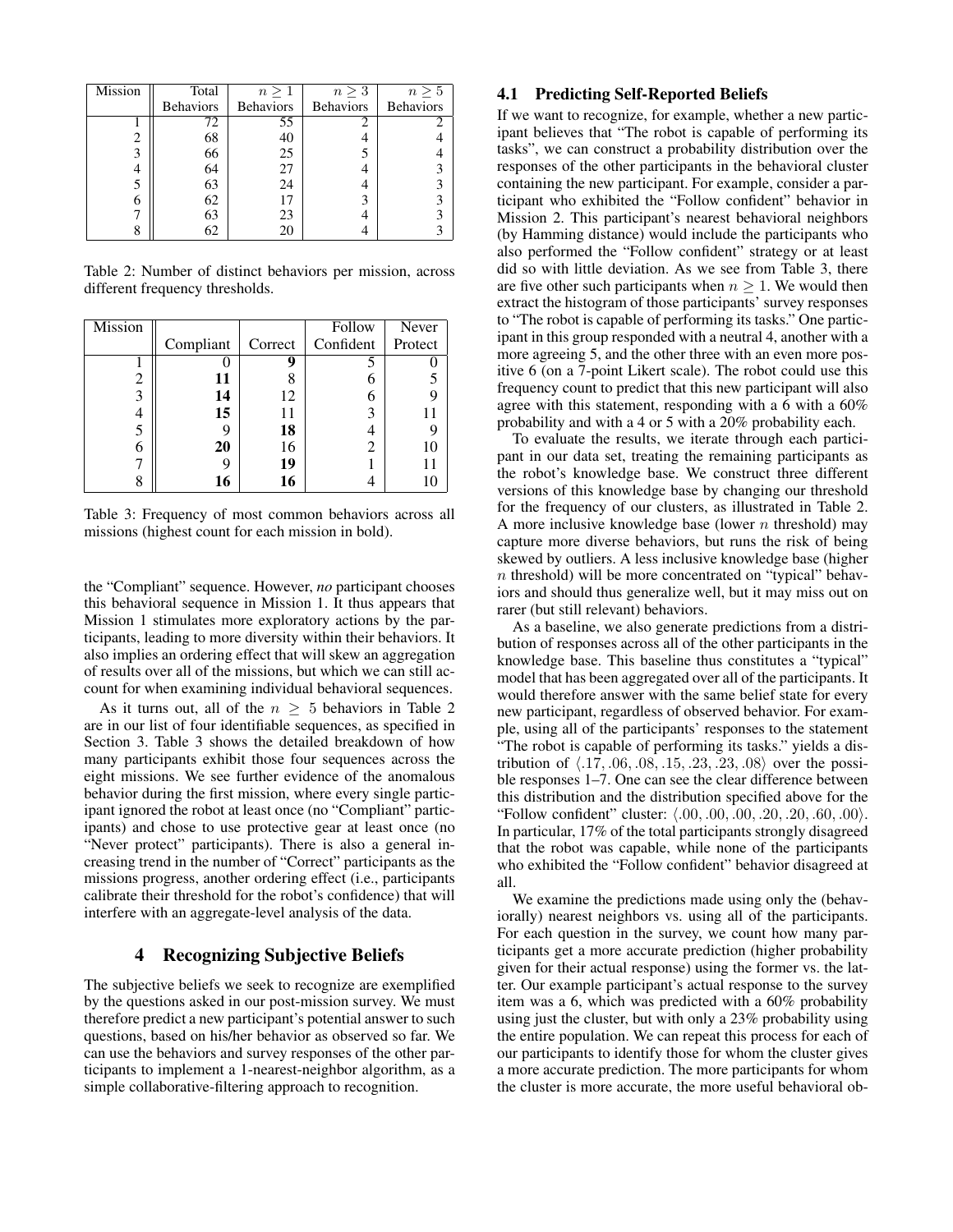servations will be in predicting responses to the given survey item.

On the other hand, survey items for which the cluster does *not* provide a more accurate prediction represent beliefs that are harder to infer from observed behavior. Such cases may arrive when (for example) two participants who have differing beliefs nevertheless exhibit the same behavior. No matter what method the agent uses, it will not be able to distinguish the beliefs of such participants.

Table 4 shows the questions for which our nearestneighbor approach is more accurate than the baseline for the highest percentage of participants, averaged over all eight missions. The first observation is that our nearest-neighbor approach is more accurate than the baseline for a clear majority of the participants. In fact, when using all of the behaviors in our knowledge base ( $n \geq 1$ ), the result consistently exceeds the baseline for approximately 80% of the participants. Notably, the accuracy declines as we prune out the less common behaviors. It is likely that the pruning leads to overgeneralization, mapping too many participants to the most common behaviors.

Looking at the questions themselves reveals additional insights into the recognizability of the corresponding subjective beliefs. Most of the questions appearing in Table 4 are directly related to the trust level that the participant has in the robot. The participants' observable behaviors clearly make it easy to recognize whether they felt the robot was "capable" and "qualified" and whether they had "confidence" in its various capabilities. In other words, participants who made similar choices about whether to follow or ignore the robot's recommendation also expressed similar levels of trust in the robot's capability and decisions.

While this may seem straightforward, it is illuminating to also look at the questions for which the nearest-neighbor approach was more accurate than the aggregate model on a *lower* percentage of participants. Looking at Table 5, we first see that the overall accuracy drops to roughly 2/3, even for the  $n \geq 1$  knowledge base. The more selective knowledge bases perform even worse. In fact, the  $n \geq 3$  and  $n \geq 5$ knowledge bases are outperformed by the baseline on a majority of participants on two questions.

These two questions, as well as some others that appear in Table 5, concern the participants' own experience and capability, not the robot's. It thus appears that people who behave similarly may have very dissimilar feelings about their own task performance. As a result, the robot may not be able to recognize these feelings from just the observed behavioral sequence, regardless of the recognition procedure used.

Table 5 also includes questions pertaining to the participant's understanding of how the robot functions. Again, the indication is that, just because two participants' behaviors are similar, their understanding (or at least their *perception* of their own understanding) of the robot may not be. Thus, the participants' behavior may not be sufficient for the robot to recognize whether they have a sufficiently accurate understanding of it. Therefore, while the results in Table 4 suggest that this nearest-neighbor approach works well for recognizing levels of trust, we may need additional modeling support or human input to recognize levels of understanding.

# 4.2 Dynamics of Recognition

The results presented so far have used behavioral sequences of length 15, i.e., the complete mission sequence. We would also like to know whether the nearest-neighbor approach might be able to provide useful predictions earlier. To do so, we consider prefixes of each participants' behavior, such as an initial subsequence of "follow"-"follow"-"follow"- "ignore"-"follow", ignoring the actions to come afterward. We then find the nearest neighbors in the knowledge base, where we consider only the initial subsequences of the other observed behaviors when computing the Hamming distance. Table 6 shows the results for subsequences of length 5 and 10 for the questions that were answered the most accurately with the full-length sequences (the  $n \geq 5$  column from Table 4).

Not surprisingly, using only the first five actions results in much lower accuracy than when using the entire sequence. The participants' responses to the post-mission survey were naturally given only after all 15 actions, so ten actions have passed between the first five decisions and the subjective beliefs revealed in the survey. Taking this into consideration, it is actually a pleasant surprise that the first five actions are sufficiently informative for our nearest-neighbor approach to still outperform the aggregate baseline prediction. In fact, recognizing the participants' feeling about the robot's capability outperforms the baseline for a significantly high percentage of participants for all lengths of sequences.

However, some subjective beliefs are much harder to recognize with only five observations. In particular, the participants' feeling about their own performance ("How successful were you in accomplishing what you were asked to do?") cannot be predicted any better with five observations than with none. It is encouraging to note that the accuracy of the nearest-neighbor prediction greatly increases once we have received ten observations. This effect is most likely due to the timing of the robot's failures. Most of the robot's failures occur after the five-step cutoff, so there are few behavioral differences in the short subsequence to distinguish between the participants who will succeed overall vs. those who will fail.

#### 5 Conclusion

The proposed methodology provides a very flexible method for using behavioral and mental-state data to support the online recognition of subjective beliefs from observed behaviors in an HRI domain. It does so without constructing any generative or causal model of those subjective beliefs. Yet our nearest-neighbor approach was still able to capture individual differences to a degree that it could consistently generate more accurate recognition than a baseline model of "typical" subjective beliefs and behaviors.

It is important to note that there is no inherent obstacle to expanding this methodology to consider generative and causal models. In fact, we can potentially use this same methodology to understand the effect of our different robots on those subjective beliefs. For example, instead of clustering behavioral sequences across all participants, we could cluster them separately for different robot variations. In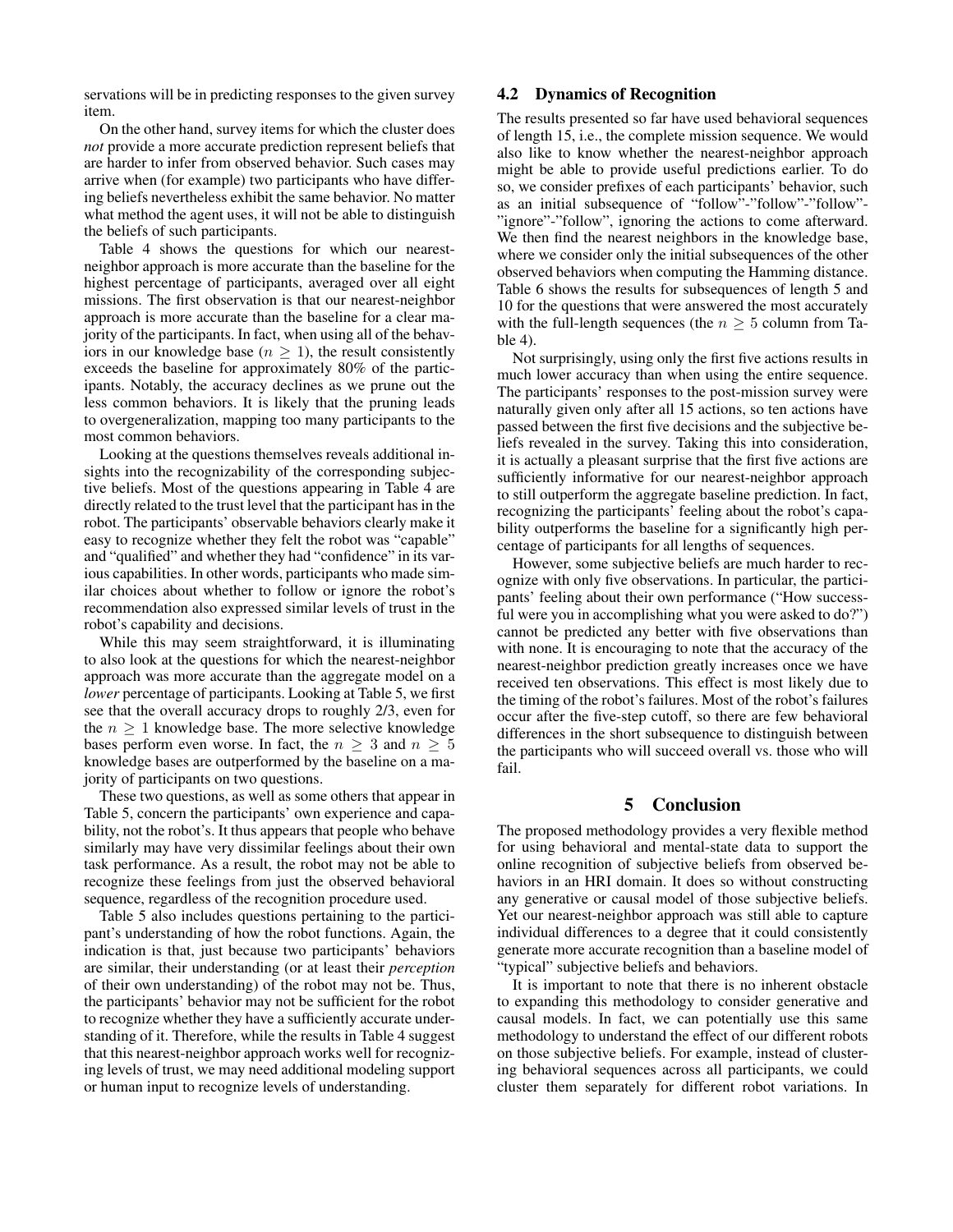|       | $n \geq 1$<br>$n \geq 3$<br>$n \geq 5$ |       |      | Survey Item |      |                                                                               |
|-------|----------------------------------------|-------|------|-------------|------|-------------------------------------------------------------------------------|
| 83.6% | (3)                                    | 72.8% | (3)  | 74.6%       | Ί)   | "The robot is capable of performing its tasks."                               |
| 84.6% | (2)                                    | 73.4% | (1)  | 74.2%       | (2)  | "I feel confident about the robot's capability."                              |
| 83.4% | (4)                                    | 72.8% | (2)  | 74.0%       | (3)  | "The robot's capable of making sound decisions based on its sensor readings." |
| 82.4% | (7)                                    | 72.3% | (4)  | 73.6%       | (4)  | "I feel confident about the robot's sensors."                                 |
| 82.4% | (8)                                    | 69.9% | (7)  | 71.3%       | (5)  | "The robot has specialized capabilities that can increase our performance."   |
| 81.8% | (9)                                    | 70.1% | (6)  | 70.3%       | (6)  | "To what extent do you believe you can trust the decisions of the robot?"     |
| 82.4% | (6)                                    | 68.7% | (9)  | 69.7%       | (7)  | "The robot's camera is capable of making accurate readings."                  |
| 81.6% | (10)                                   | 69.1% | (8)  | 69.7%       | (8)  | "The robot is well qualified for this job."                                   |
| 85.0% | $\left(1\right)$                       | 71.3% | (5)  | 69.1%       | (9)  | "How successful were you in accomplishing what you were asked to do?"         |
| 79.7% | (13)                                   | 68.7% | (10) | 69.1%       | (10) | "I feel confident about the robot's camera's sensing capability."             |
| 83.0% | (5)                                    | 67.6% | (11) | 68.2%       | (11) | "I feel confident about the robot's NBC sensor's sensing capability."         |

Table 4: Questions for which nearest neighbors provided improvement over the highest percentage of users (rank of question in parentheses).

| $n \geq 1$ |      | $n\geq 3$ |      | $n \geq 5$ |      | <b>Survey Item</b>                                                                    |
|------------|------|-----------|------|------------|------|---------------------------------------------------------------------------------------|
| 64.8%      | (43) | 44.3%     | (43) | 42.4%      | (43) | "To what extent do you believe you can trust the decisions you will make, if you were |
|            |      |           |      |            |      | to make the decision without the robot?"                                              |
| 65.2%      | (42) | 45.5%     | (42) | 46.7%      | (42) | "How hurried or rushed was the pace of the task?"                                     |
| 66.6%      | (40) | 50.0%     | (40) | 50.2%      | (41) | "I understand how the robot's camera's sensing capability works."                     |
| 66.4%      | (41) | 50.0%     | (39) | 50.2%      | (40) | "I understand how the robot's microphone's sensing capability works."                 |
| 69.9%      | (29) | 50.8%     | (37) | 50.2%      | (39) | "How would you rate the expected performance of the robot relative to your expected   |
|            |      |           |      |            |      | performance?"                                                                         |
| 69.3%      | (34) | 49.6%     | (41) | 50.4%      | (38) | "How hard did you have to work to accomplish your level of performance?"              |
| 66.6%      | (39) | 50.8%     | (38) | 50.4%      | (37) | "How well do you think you will perform the next mission, if you were to perform      |
|            |      |           |      |            |      | the mission without the robot?"                                                       |
| 70.1%      | (28) | 51.6%     | (34) | 51.4%      | (36) | "How mentally demanding was the task?"                                                |
| 69.9%      | (31) | 51.0%     | (36) | 51.8%      | (35) | "I understand the robot's decision-making process, e.g. how and why the robot makes   |
|            |      |           |      |            |      | its decisions."                                                                       |
| 67.8%      | (38) | 52.1%     | (33) | 52.1%      | (34) | "I understand how the robot's sensing capability (e.g. the NBC sensors, camera, mi-   |
|            |      |           |      |            |      | crophone) works."                                                                     |
| 68.2%      | (37) | 52.3%     | (32) | 52.3%      | (33) | "I understand how the robot makes its decisions."                                     |
| 68.7%      | (36) | 55.5%     | (26) | 54.9%      | (27) | "The robot's actions and behaviors are not very consistent."                          |
| 68.9%      | (35) | 51.4%     | (35) | 53.3%      | (31) | "To what extent did you lose trust in the robot when you noticed it made an error?"   |

Table 5: Questions for which nearest neighbors provided improvement over the lowest percentage of users (rank of question in parentheses).

| length $= 5$ |      | length $= 10$ |                     | length $= 15$ |                  | Survey Item                                                                   |
|--------------|------|---------------|---------------------|---------------|------------------|-------------------------------------------------------------------------------|
| 65.6%        | (1)  | 77.5%         | $\scriptstyle{(1)}$ | 74.6%         | $\left(1\right)$ | "The robot is capable of performing its tasks."                               |
| 61.1%        | (6)  | 75.6%         | (3)                 | 74.2%         | (2)              | "I feel confident about the robot's capability."                              |
| 59.2%        | (12) | 74.8%         | (4)                 | 74.0%         | (3)              | "The robot's capable of making sound decisions based on its sensor readings." |
| 63.9%        | (2)  | 76.2%         | (2)                 | 73.6%         | (4)              | "I feel confident about the robot's sensors."                                 |
| 62.1%        | (3)  | 71.5%         | (6)                 | 71.3%         | (5)              | "The robot has specialized capabilities that can increase our performance."   |
| 56.2%        | (19) | 69.7%         | (10)                | 70.3%         | (6)              | "To what extent do you believe you can trust the decisions of the robot?"     |
| 61.3%        | (5)  | $70.5\%$      | (8)                 | 69.7%         | (7)              | "The robot's camera is capable of making accurate readings."                  |
| $60.1\%$     | (9)  | 73.2%         | (5)                 | 69.7%         | (8)              | "The robot is well qualified for this job."                                   |
| 49.4%        | (36) | 68.0%         | (13)                | 69.1%         | (9)              | "How successful were you in accomplishing what you were asked to do?"         |
| 58.4%        | (16) | 70.7%         | (7)                 | 69.1%         | (10)             | "I feel confident about the robot's camera's sensing capability."             |
| 59.4%        | (11) | 63.5%         | (17)                | 68.2%         | (11)             | "I feel confident about the robot's NBC sensor's sensing capability."         |

Table 6: Questions for which nearest neighbors (using only sequences with  $n \geq 5$ ) provided improvement over the highest percentage of users (rank of question in parentheses).